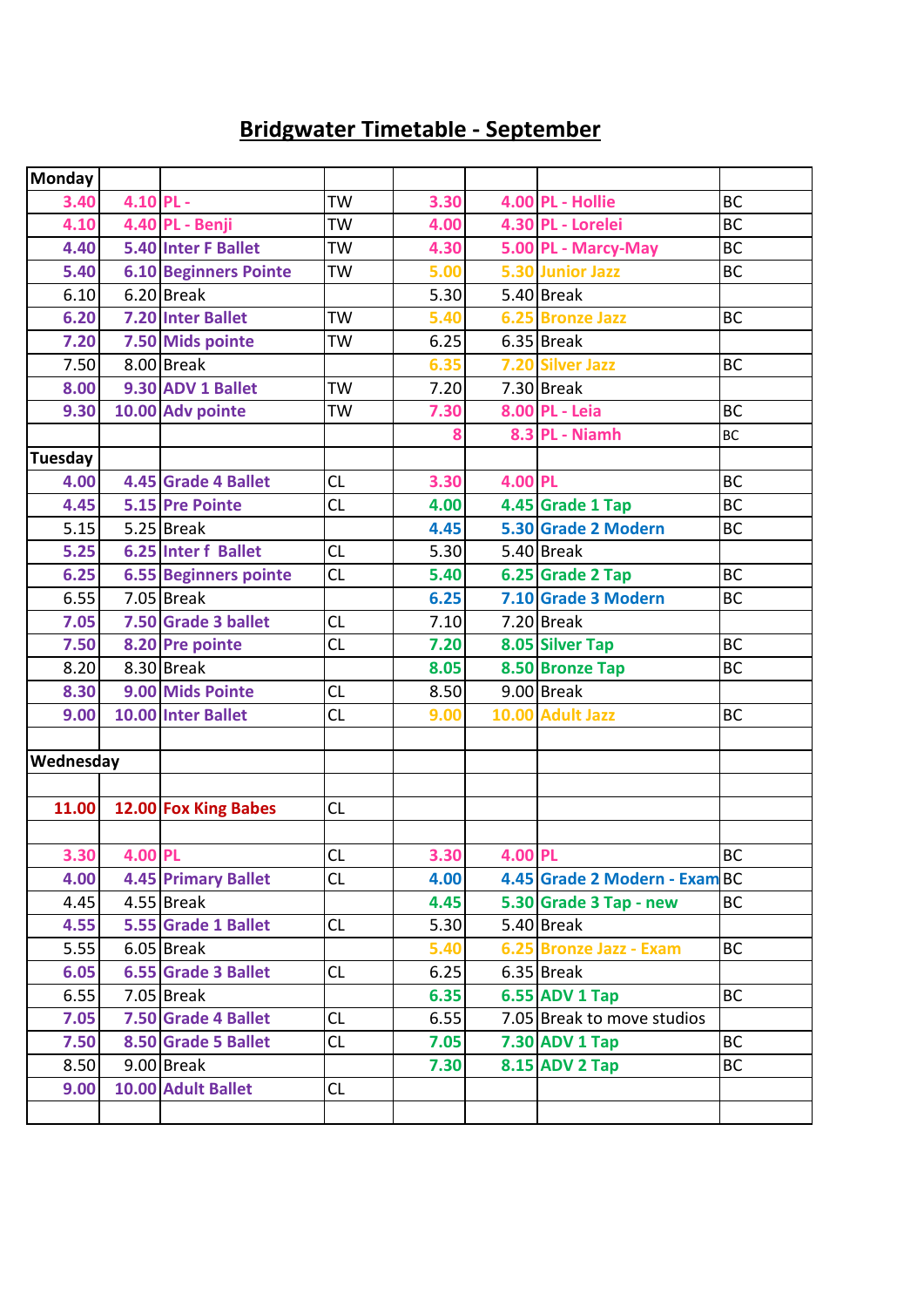| Thursday |         |                               |           |      |         |                         |           |
|----------|---------|-------------------------------|-----------|------|---------|-------------------------|-----------|
| 3.30     | 4.00 PL |                               | <b>BC</b> | 3.30 | 4.00 PL |                         | CL        |
| 4.00     |         | 5.15 Grade 6 Modern           | <b>BC</b> | 4.00 |         | 4.30 Primary Tap        | CL        |
| 5.15     |         | 6.00 Grade 6 Tap              | <b>BC</b> | 4.30 |         | 5.15 Grade 1 Modern     | <b>CL</b> |
| 6.00     |         | $6.10$ Break                  |           | 5.15 |         | $5.25$ Break            |           |
| 6.10     |         | 7.10 Inter Modern             | <b>BC</b> | 5.25 |         | 6.10 Grade 3 Tap - New  | CL        |
| 7.10     |         | 7.55 Inter Tap                | <b>BC</b> | 6.10 |         | 6.55 Grade 4 Modern     | CL        |
| 7.55     |         | 8.05 Break                    |           | 6.55 |         | 7.05 Break              |           |
| 8.05     |         | 9.05 ADV 1 Modern             | <b>BC</b> | 7.05 |         | 7.50 Grade 3 Tap - Exam | <b>CL</b> |
| 9.05     |         | 10.05 ADV 2 Modern            | <b>BC</b> | 7.50 |         | 8.50 Grade 5 Modern     | CL        |
|          |         |                               |           | 8.50 |         | 9.35 Grade 4 Tap        | CL        |
|          |         |                               |           |      |         |                         |           |
|          |         |                               |           |      |         |                         |           |
| Friday   |         |                               |           |      |         |                         |           |
|          |         |                               |           | 3.35 |         | 4.20 PL - Mia           | <b>BC</b> |
| $3.40$   |         | 4.10 PL - Savannah            | <b>TW</b> | 4.20 |         | 4.50 PL - Lauren        | <b>BC</b> |
| 4.10     |         | 5.10 PL - Huntley's           | <b>TW</b> | 4.50 |         | 5.20 PL-Dottie          | <b>BC</b> |
| 5.10     |         | 5.40 PL - Hattie              | <b>TW</b> | 5.20 |         | <b>5.50 PL - Rosie</b>  | <b>BC</b> |
| 5.40     |         | <b>6.40 Mids Contemporary</b> | <b>TW</b> | 5.50 |         | 6.20 PL - Rosie         | <b>BC</b> |
| 6.40     |         | 6.50 Break                    |           | 6.20 |         | 6.50 PL - Maddison      | <b>BC</b> |
| 6.50     |         | 7.50 Senior Contemporary TW   |           | 6.50 |         | 7.20 PL - Lacey         | <b>BC</b> |
| 7.50     |         | 8.00 Break                    |           | 7.20 |         | 7.50 PL - Isla Ba       | <b>BC</b> |
| 8.00     |         | 9.00 ADV 2 Modern             | <b>TW</b> | 7.50 |         | 8.00 Break              |           |
| 9.00     |         | 10.00 ADV 1 Modern            | <b>TW</b> | 8.00 |         | 9.00 Adult Tap          | <b>BC</b> |
|          |         |                               |           |      |         |                         |           |
| 4.00     |         | 5.00 Grade 5 Ballet           | <b>KS</b> |      |         |                         |           |
| 5.00     |         | <b>6.00 Grade 4 Ballet</b>    | <b>KS</b> |      |         |                         |           |
| 6.00     |         | <b>6.45 Grade 2 Ballet</b>    | <b>KS</b> |      |         |                         |           |
| 6.45     |         | 7.30 Grade 3 Ballet           | <b>KS</b> |      |         |                         |           |
|          |         |                               |           |      |         |                         |           |